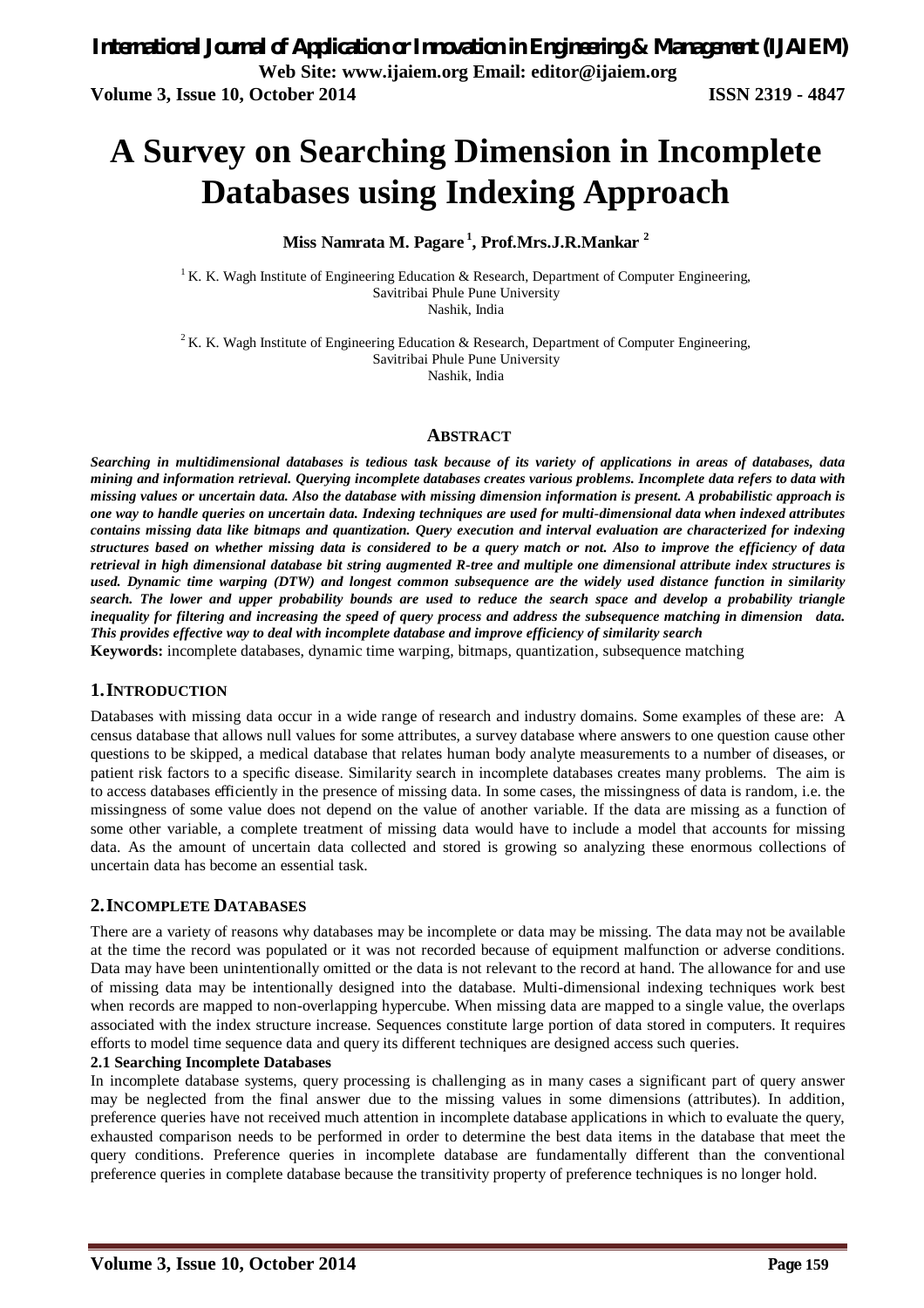# *International Journal of Application or Innovation in Engineering & Management (IJAIEM)* **Web Site: www.ijaiem.org Email: editor@ijaiem.org Volume 3, Issue 10, October 2014 ISSN 2319 - 4847**

Solution to missing data problem includes the use of imputation, statistical and regression based procedures in order to estimate entries [9], [10]. The indexing of huge time series databases has created interest of the database community. The bulk of work in this area has concentrated on indexing under the Euclidean distance measure. The idea is to embed the sequences into Euclidean space such that the distances between them are approximately preserved, then classic multidimensional index structures can be utilized (Guttman 1984; Seidl and Kriegel 1988). Kim et al. introduced an exact algorithm for indexing of time series under DTW (Kim et al. 2001). The method extracts four features from the sequences and organizes them in a multidimensional index structure. In Park et al. (1999), the authors demonstrate a DTW indexing technique that is based on a piecewise linear representation of the data. They prove that this method can guarantee no false dismissals. Also, there are situations where we may not know the position of data loss or which dimension is missing in database. So it's necessary to address this issue to search in database. The dimension information may be missing due to faulty sensors in network, time series data with temporal uncertainty etc. The dimension information is crucial for the existing uncertain data querying methods hence the dimension incomplete data creates challenges to the similarity query task, [2], and [3]. Suppose that the original data dimensionality is m. Given a query object Q =(q1,q2,……,q<sub>m</sub>) and a dimension incomplete data object X =(x1,x2,……,x<sub>n</sub>) (n < m), a solution to calculate the distance between these two objects by examining all possible missing dimension combinations for the data object X. For each combination, we impute the values at the positions with missing data, and then calculate the similarity between Q and the imputed X based on certain distance function such as the 'p-norms distance.

#### **3. RELATED WORK**

In this section, an overview of missing data in large databases is provided. The objective of this survey is to clearly understand the limitations of existing missing values and problems in dimension incomplete databases. Ronald K. Pearson [5] defined the problem of disguised missing data where when missing data values are not explicitly represented as such, but are coded with values that can be misinterpreted as valid data. There are four different ways of dealing with explicitly coded missing data:

#### **a. Deletion:**

Deletion strategies simply omit some or all of the missing data records, depending on the details of the analysis considered. For example, Little and Rubin [11] distinguish between complete case analysis, based only on complete data records, and available case analysis, based on all records that are sufficiently complete for the analysis under consideration to be undertaken. The difference between these analysis strategies can be important in datasets with many fields per record since available case characterizations involving fewer variables (e.g., univariate characterizations like means and standard deviations) will generally be based on larger data subsets than those involving more variables (e.g., multiple regression analysis). For small fractions of missing data, these deletion strategies are used quite extensively.

#### **b. Single imputation:**

Single imputation strategies provide a single estimate for each missing data value. Examples of it are hot deck imputation where missing values are replaced by responses from other records that satisfy certain matching conditions (e.g., missing income values estimated by the recorded in- come value for another survey respondent from the same Zip code with similar age and educational background), and mean imputation where missing values are estimated by the mean of appropriately selected "similar" samples. A disadvantage of single imputation strategies is that they tend to artificially reduces the variability of characterizations of the imputed dataset. This observation provides the motivation for multiple imputation strategies where different imputed datasets are generated and subjected to the same analysis, giving a set of results from which typical (e.g., mean) characterizations and variability estimates can be computed. Deletion-based strategies and single imputation strategies may be regarded as filters because they yield modified datasets that are analyzed by standard methods without modification.

#### **c. Multiple imputation:**

Multiple imputation strategies do not require modification of the underlying analysis procedures and are non-iterative in nature. In contrast, iterative approaches analogous to the class of wrappers can also be developed for missing data.

#### **d. Iterative procedures:**

The Expectation-Maximization (EM) algorithm, formalizes ad hoc strategy [18] where it first, imputes the missing data values, next it estimate data model parameters using these imputed values, then, re-estimate the missing data values using these estimated model parameters and repeat, iterating until convergence. This approach is very general and has been applied to a wide range of missing data problems. Guadalupe Canahuate, Michael Gibas, and Hakan Ferhatosmanoglu [23] uses the indexing techniques for multidimensional data search when indexed attributes contain missing data. They apply the techniques of bitmap indexes and vector approximation (VA) files modified appropriately to account for missing data and to execute the query according to the query's semantics. The aim was to index each dimension independently and execute queries efficiently using bit operations for bitmaps and VA-Files for pruning multiple dimensions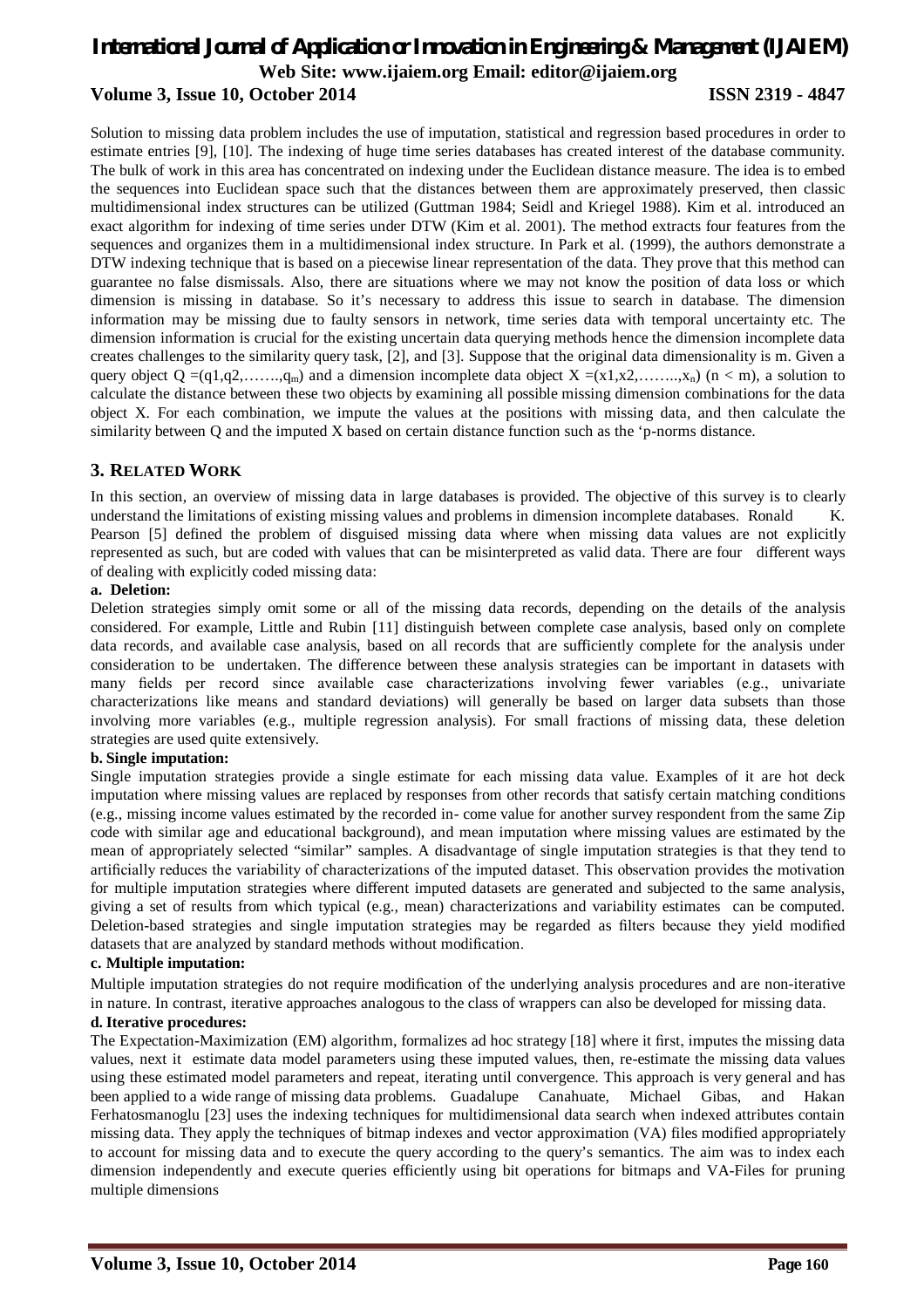# *International Journal of Application or Innovation in Engineering & Management (IJAIEM)* **Web Site: www.ijaiem.org Email: editor@ijaiem.org Volume 3, Issue 10, October 2014 ISSN 2319 - 4847**

#### **a. Bitmap Indexes**

In the bitmap index context, records are represented by a bit string. Each attribute  $A_i$  would be represented by at most  $C<sup>i</sup>$  bits of the string where Ci is the cardinality of  $A<sub>i</sub>$ , i.e. the number of distinct non-null values among all records for attribute A<sub>i</sub>. A bitmap is a column wise representation of each position of the bit string. Each bitmap would have n bits where n is the number of records in the dataset. Given a dataset  $D = (A1, A2, ..., A_d)$  for each  $A_i$  attribute we build a certain number of bitmaps depending on Ci. To handle missing data using bitmaps, we map missing values to a distinct value, i.e. 0. By doing this we are increasing the number of bitmaps for each attribute with missing data by 1. While mapping missing data to a distinct value fails for multi-dimensional indexes, it is acceptable for bitmaps because the attributes are indexed independently and we are not creating an exponential number of subspaces that must be searched to answer a query.

#### **b. Bitmap Equality Encoding (BEE)**

Using equality encoded bitmaps, bit  $B_{i,j}[x]$  is 1 if record x has value j for attribute  $A_i$  and 0 otherwise. Using this encoding, if  $B_{i,j}[x] = 1$  then  $B_{i,k}[x] = 0$  for all  $k = j$ . If attribute  $A_i$  has missing values, we add the bitmap  $B_{i,0}$  that behaves in the same manner explained above. In this alternative, when missing is a match we make  $B_{i,j}[x] = 1$  for all j if record x has missing data in attribute  $A_i$ ; and when missing is not a match, we make  $B_{i,j}[x] = 0$  for all j if record x has missing data in attribute A<sub>i</sub>. Query Execution With equality encoded bitmaps a point query is executed by ANDing together the bit vectors corresponding to the values specified in the search key. Bitmap Equality Encoded is optimal for point queries. When missing data means a query match we need to use two bitmaps instead of one to answer the query, i.e. the bitmap corresponding to the value queried and the one for missing values. Range queries are initially executed by ORing together all bit vectors stated by each range in the search key and then ANDing the given answers together. If the query range for an attribute queried includes more than half of the cardinality then we execute the query by taking the complement of the ORed bitmaps that are not included in the range query.

#### **c. Bitmap Range Encoding (BRE)**

For range encoded bitmaps, bit  $B_{i,j}[x]$  is 1 if record x has a value that is less than or equal to j for attribute  $A_i$  and 0 otherwise. Using this encoding if  $B_{i,j}[x]=1$  then  $B_{i,k}[x]=1$  for all  $k$ ). In this case the last bitmap  $B_i$ ,  $C_i$  for each attribute  $A_i$  is all 1s. Thus, we drop this bitmap and only keep C<sub>i</sub>−1 bitmaps to represent each attribute. If attribute  $A_i$ has missing values we add the bitmap  $B_{i,0}$  which has  $B_{i,0}[x] = 1$  if record x has a missing value for attribute  $A_i$ . Also in this case  $B_{i,j}[x] = 1$  for all j. We are treating missing data as the next smallest possible value outside the lower bound of the domain, in our case, the value 0. In total the set of bitmaps required to represent attribute  $A_i$  with missing values is  $C_i$ .

#### **d. Bitmap Compression**

One of the biggest disadvantages of bitmap indices is the amount of space they require. The two most important techniques are byte aligned bitmap code and Word aligned Hybrid code. The compressed data in Bytes is preserved by BBC while WAH preserves it in words. WAH is simpler because it only has two types of words: literal words and fill words.

#### **e. VA-Files**

For traditional VA-files, data values are approximated by one of  $2^b$  strings of length b bits. A lookup table provides value ranges for each of the  $2^b$ possible representations. For each attribute  $A_i$  in the database we use  $b_i$  bits to represent  $2^b$ <sub>i</sub> bins that enclose the entire attribute domain. In general bi << lgC<sub>i</sub> when the cardinality is high. We made bi = [lg  $(C_i + 1)$ . For our purposes, we use 2<sup>b</sup> -1 possible representations for data values and we use a string of b 0's to represent missing data values. A VA-file lookup table relates attribute values to the appropriate bin number. For VAfiles we make a modification to the query based on the query semantics. For a range query where missing data is not a query match, we look for matches over the range of bins returned by the lookup table. In the case where missing data means a query match, we also include those records in the all 0's bin as a query match. Daqian Gu and Yang Gao[4] uses incremental Gradient descent imputation model where relationship among variables is used to estimate the missing value. Learning Classifier Systems (LCS) is a kind of self- adaptive, online learning systems. In LCS research, missing data has been one of the focuses. The first type of missing data is referred to as missing completely at random (MCAR). The second type of missing data is referred to as missing at random (MAR). In this case, missing data depends on known values and thus is described fully by variables observed in the data set. The last type of missing data is referred to not missing at random (NMAR).

#### **a. InGrImputation model**

The LCS adapts themselves to environments while evolving their classifiers which represent the relationship between input variables and classification. In the learning process, relationship among the input variables has not been utilized directly so to impute missing data based on the relationship an InGrImputation Model is proposed to impute missing data based on this relationship to handle LCS missing data. InGrImputation Model creates a universal model for the variable with missing data based on the relationship between the variable and other known variables. It may be inaccurate without any prior knowledge at the beginning. In each episode of training or testing in LCS, InGrImputation Model checks whether there is any missing data in the input, if the answer is 'no', InGrImputation Model adapts itself by gradient descent method according to the current input; if the answer is 'yes', InGrImputation Model simply creates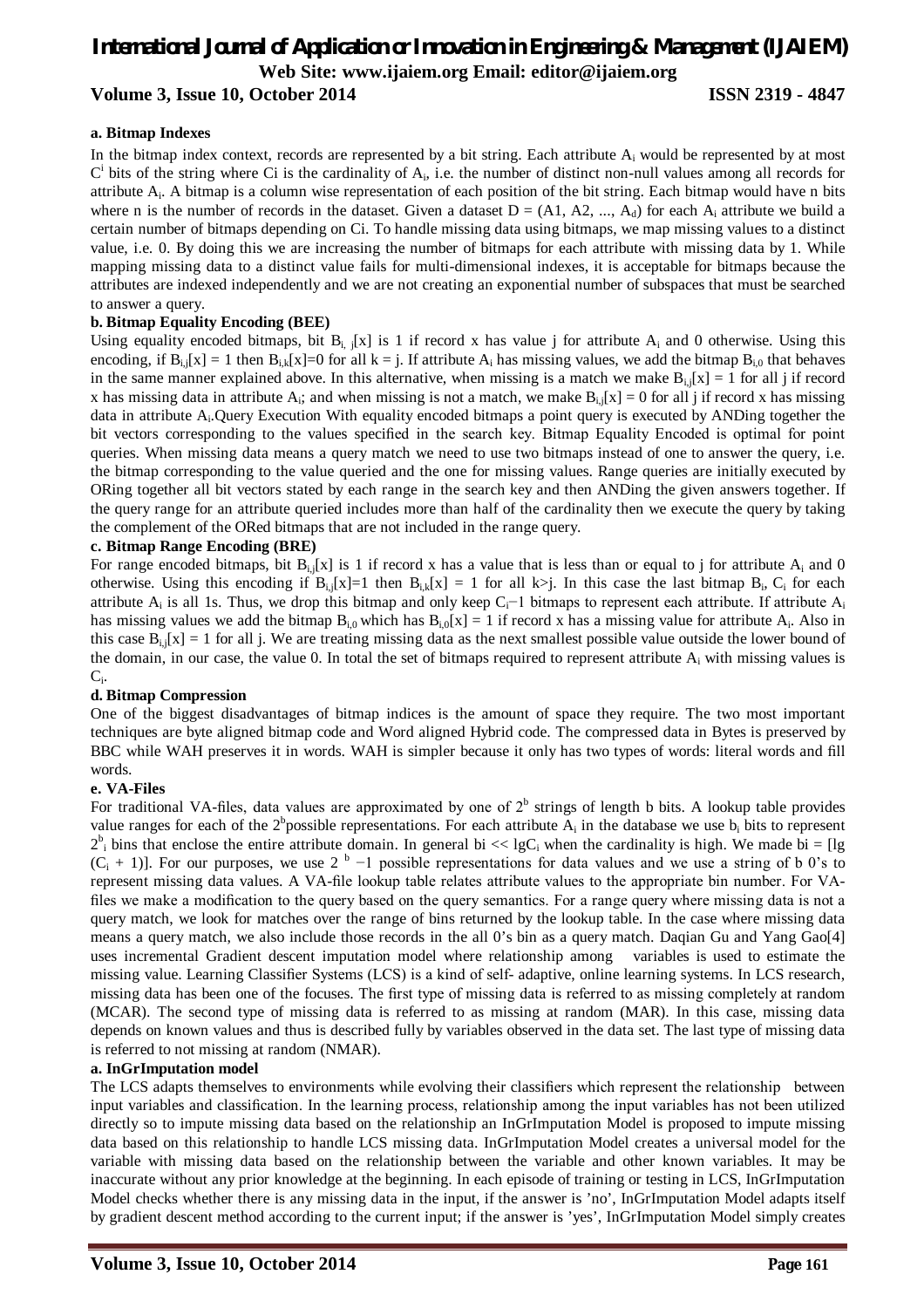# *International Journal of Application or Innovation in Engineering & Management (IJAIEM)* **Web Site: www.ijaiem.org Email: editor@ijaiem.org**

### **Volume 3, Issue 10, October 2014 ISSN 2319 - 4847**

a new value for the missing data based on other input variables and the current model. Wasito, B. Mirkin[6] proposed least-squares data imputation algorithms which adopts the Nearest neighbour approach. The problem of imputation of missing data is found in areas like data editing survey [12], preserving medical documentation [13] and DNA microarray data modeling [14]. This has given rise to expectation–maximization (EM) method for handling incomplete data. Different approaches for imputation of missing data are as follows

#### **a. Prediction rules**

The imputation method is substitution of a missing data entry by the analogous variable's mean, which will be referred as Mean algorithm. The flaw of above imputed method is that the variance of the imputed data underestimates the real variance. The other prediction models are used with Mean algorithm like hot deck imputation where the nearest neighbor's value is imputed, cold deck imputation where the modal value is imputed, and regression imputation where the regression-predicted value is imputed. For handling missing categorical data Decision trees are used. The typical aspect of the prediction rule based approach is that it depends on a limited number of variables.

#### **b. Maximum likelihood**

The maximum likelihood approach depends on a parametric model of data generation. A maximum likelihood method is used for proper model and imputation of the missing values. The expectation maximization (EM) algorithm [15], [16]. is implemented with multiple generation of successors for missing entries according to the proper probabilistic distribution, so that a missing data entry is imputed as the candidates' mean which is known as multiple imputation (MI) method [16],[17]. The maximum likelihood approach is based on a precise statistical model.

#### **c. Least-squares approximation**

Its build on approximation of the usable data with a below rank bilinear model similar to the singular value decomposition of a data matrix. The methods work linearly by creating one factor at a time to decrease the sum of squared differences between the usable data entries and those regenerated through bilinear modeling. To implement this approach:

(1) Searching an approximate data model using non missing data and then adding the missing data with data searched with the model.

(2) Begin with inserting all the missing data, then continuously approximate the completed data and update the imputed data which are hidden by the approximation. Jian Pei Ming Hua Yufei Tao Xuemin Lin [7] proposed the Technique of Query Answering on Uncertain

# and Probable Data.

### **a. Query Types**

In [19], Soliman et al. proposed U-Topk queries and U-ranks queries. A U-Top query returns a k-tuple sorted list which has the highest probability to be the top-k list in possible worlds. A U-ranks query finds the tuple of the highest probability at each ranking position. Thus, the tuples returned by a U-ranks query may not be a valid top- k tuple list in any possible world, and a tuple may appear more than once in the answer set.

#### **b. Query Answering Methods**

Yi et al. [20] proposed efficient algorithms to answer U-Topk queries and U-ranks queries. Their algorithm for U-ranks uses the Poisson binomial recurrence. Lian and Chen developed the spatial and probabilistic pruning techniques for UkRanks queries. One of the fundamental ideas in those methods is to enumerate and prune possible answers systematically. For promising candidates, those methods (implicitly) search the possible worlds by estimating the probabilities of those promising candidates through considering the relationship between the candidates and other tuples. Eamonn Keogh*,* Chotirat Ann Ratanamahatana [8] proposed a technique for the exact indexing of DTW, where dynamic time warping (DTW) is a distance measure for time series. DTW does not follow the triangular inequality and thus has prevented experiments on exact indexing. So, researchers have introduced approximate indexing techniques and concentrated on speeding up sequential searches. The approaches to indexing time series under the Euclidean distance that guarantee no false dismissals use the GEMINI framework of Faloutsos et al. Using the GEMINI framework, all one has to do is to choose a high level representation of the data and define a lower bounding measure on it (Faloutsos et al. 1994). They introduces a indexing technique called piecewise aggregate approximation (PAA) (Keogh et al. 2000; Yi and Faloutsos2000). This technique is attractive because it is simple, intuitive, and competitive with the other more complex approaches. A K-NN algorithm is used to compute the exact K nearest neighbors of a query time series Q using a multidimensional index structure. Christos Faloutsos, M.ranganathan, Yannis Manolopoulos<sup>[1]</sup> used an indexing method to locate 1-dimensional subsequences within a collection of sequences such that subsequences match a given query within a specified tolerance. The aim is to map each data sequence into small set multidimensional rectangles in feature space. Mohamed E. K., et al., [21] tackled the issue of skyline queries in incomplete database .He proposed Iskyline algorithm that handles the skyline queries in incomplete relational database by dividing the initial database into distinct nodes depending on the missing dimensions and then applying the conventional skyline technique to retrieve the local skyline in every cluster. Iskyline method conducts two optimization techniques that reduce the number of local skyline in every cluster. However, Iskyline is time consuming as in each node there are many pairwise comparison need to be performed to find the local skyline. Most importantly, large amount of missing data in the skyline results does not give any insight to help user in selecting the most appropriate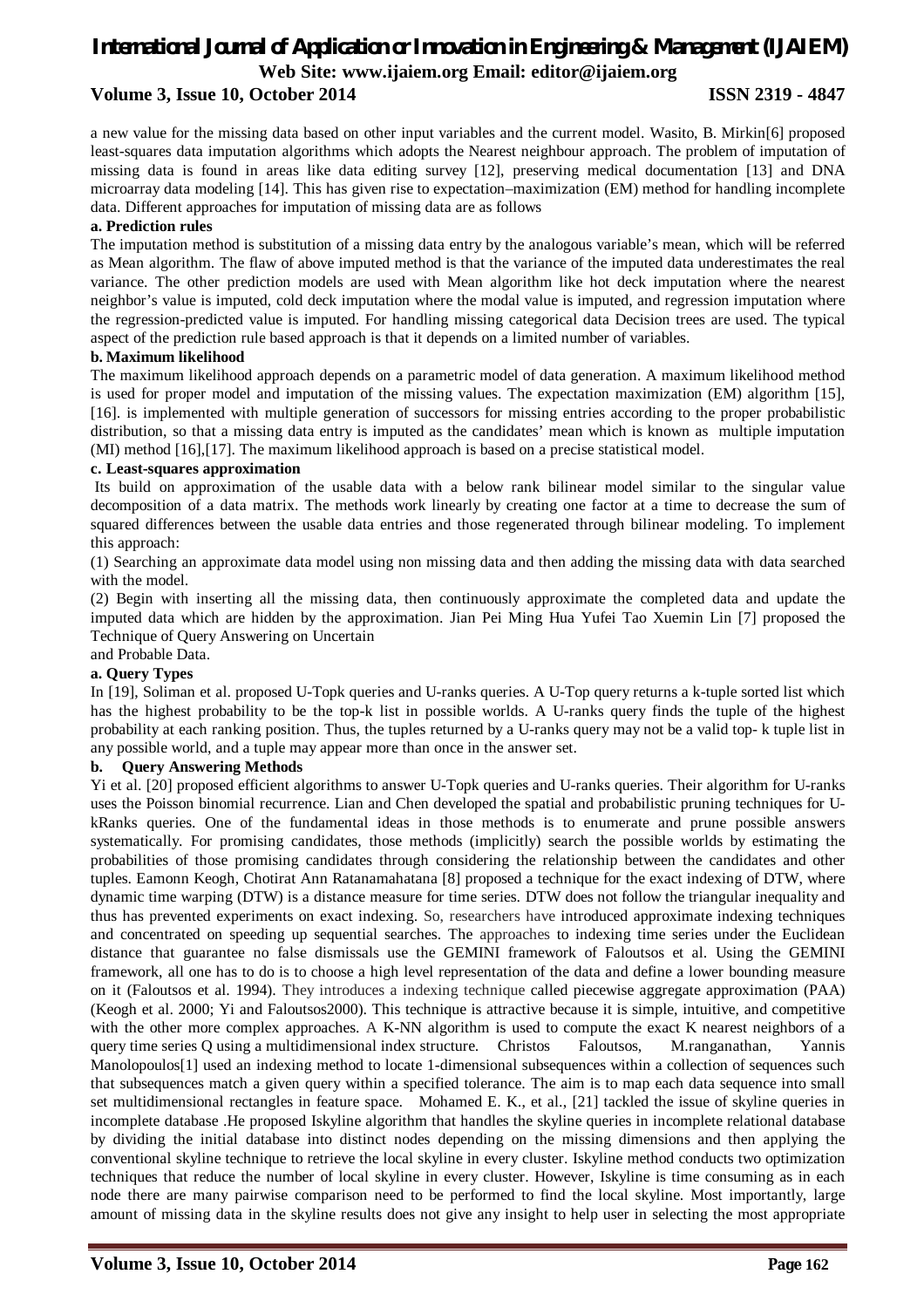# *International Journal of Application or Innovation in Engineering & Management (IJAIEM)* **Web Site: www.ijaiem.org Email: editor@ijaiem.org Volume 3, Issue 10, October 2014 ISSN 2319 - 4847**

data item. Wei Cheng, Xiaoming Jin, Jian-Tao Sun, Xuemin Lin, Xiang Zhang, Wei Wang[22] proposed to find the problem of similarity search on dimensional incomplete data. A probability framework is designed to model the above problem for the users to search objects in the database which are similar to the query with probable guarantee. They designed two probabilistic strategies to reduce the search space by using the lower bound and upper bounds. These bounds enable efficient filtering of non-relevant data values without absolutely examining all possible combinations of missing dimension. A probability triangle inequality method is also used to reduce the search area and speed up the query process. This framework can be with whole queries and subsequence queries. The overall query process is shown in Fig. 1. The probability triangle inequality is first applied to evaluate the data objects. In this step, some data objects are judged as true results and some are filtered out. The bounds of the probability are then applied to evaluate the remaining data objects, from which some are determined as true results and some as dismissals. Only those data objects that cannot be determined in the former two steps are evaluated by the naive method.



**Fig. 1.** The overall query process of the proposed approach.

#### **4. CONCLUSION AND FUTURE WORK**

This paper is based on missing data values. In this we summarized different methods for similarity query search in incomplete database. The techniques presented are easy to work and allow effective indexing of missing data and exhibit linear performance for query execution time with database and query dimensionality. The methods are used to estimate a probability density function to model the uncertainty in data. It also addresses the similarity query problem on dimension incomplete data, which is of both practical importance and technical challenge. A probability framework is proposed to where the probability bounds and the probability triangle are used to increase efficiency and decrease the search space. In future will study probability framework to address this problem and extend the work for subsequence matching in dimension incomplete database and use different indexing techniques to improve the efficiency of search and explore various distance functions

#### **References**

- [1] C. Faloutsos, M. Ranganathan, and Y. Manolopoulos, "Fast Subsequence Matching in Time-Series Databases," Proc. ACM SIGMOD Int'l Conf. Management of Data (SIGMOD '94), pp. 419- 429, 1994.
- [2] R. Cheng, D.V. Kalashnikov, and S. Prabhakar, "Evaluating Probabilistic Queries over Imprecise Data," Proc. ACM SIGMOD Int'l Conf. Management of Data (SIGMOD '03), pp. 551-562, 2003.
- [3] M. Hua, J. Pei, W. Zhang, and X. Lin, "Ranking Queries on Uncertain Data: A Probabilistic Threshold Approach," Proc. ACM SIGMOD Int'l Conf. Management of Data (SIGMOD '08), pp. 673- 686, 2008.
- [4] D. Gu and Y. Gao, "Incremental Gradient Descent Imputation Method for Missing Data in Learning Classifier Systems," Proc. Workshops Genetic and Evolutionary Computation (GECCO '05), pp. 72-73, 2005.
- [5] R.K. Pearson, "The Problem of Disguised Missing Data," ACM SIGKDD Explorations Newsletter, vol. 8, pp. 83- 92, 2006.
- [6] I. Wasito and B. Mirkin, "Nearest Neighbour Approach in the Least-Squares Data Imputation Algorithms," Information Sciences: An Int'l J., vol. 169, pp. 1-25, 2005.
- [7] J. Pei, B. Jiang, X. Lin, and Y. Yuan, "Probabilistic Skylines on Uncertain Data," Proc. 33rd Int'l Conf. Very Large Databases (VLDB '07), pp. 15-26, 2007.
- [8] E. Keogh, "Exact Indexing of Dynamic Time Warping," Proc. 28<sup>th</sup> Int'l Conf. Very Large Data Bases (VLDB '02), pp. 406-417, 2002.
- [9] R.A. Little and D.B. Rubin, Statistical Analysis with Missing Data, Wiley Series in Probability and Statistics, first ed., pp. 2-278. John Wiley & Sons, 1987.
- [10] T. Mathew and K. Nordstrom, "Inequalities for the Probability Content of a Rotated Ellipse and Related Stochastic Domination Results," The Annals of Applied Probability, vol. 7, no. 4, pp. 1106- 1117, 1997.
- [11]. R.little,D.Dubbin.Statistical analysis with Missing Data values.Wiley series in prob. & stat.,1987
- [12]P. Davies, P. Smith, Model Quality Reports in Business Statistics, ONS, UK, 1999.